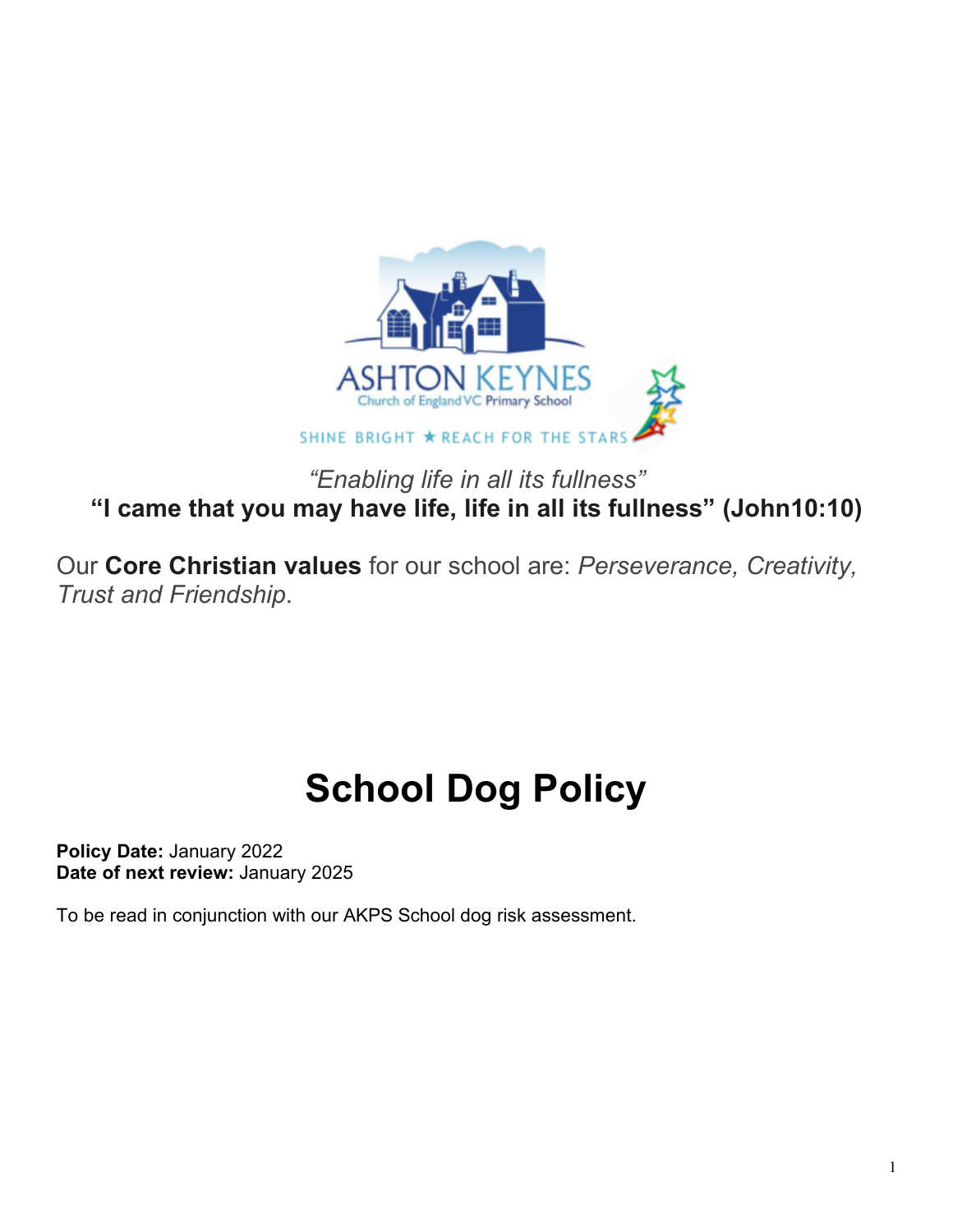### Introduction

Children can benefit educationally and emotionally, increase their understanding of responsibility and develop empathy and nurturing skills through contact with a dog. In addition to these benefits, children take great enjoyment from interaction with a dog.

## Is there a risk in bringing a dog into a school environment?

Yes, there is, though there are a variety of accidents, which can happen within the school environment which far exceed the number of injuries or incidents caused by a dog. Therefore, it is just another risk that needs to be managed.

A thorough risk assessment has been carried out and is available on request. Dogs are not allowed anywhere on the school site at any time unless specifically authorised by the Head Teacher. This includes drop off and collection times. There is a dog park area out front of the school to support parents who bring their dogs on the school run and children are advised to be kept clear of this space. We reinforce this with the children in school and woauld ask paretns keep their children from this area too. This policy outlines measures put in place to allow the school dog to be present.

## AKPS School Dog Policy

- The dog will be owned by Mrs Saville Headteacher.
- The Governors have the right to refuse entry to the dog.
- Only the school dog is allowed on the premises. All other dogs must not come on site unless they are a known therapy or assistance dog and the Head Teachers have been informed beforehand.

• The dog is a Cavapoochon chosen because it is an intelligent breed that will respond well to training and which is known to be good with children, which is hypo-allergenic so does not shed hair and is very sociable and friendly.

• The Chair of Governors, Michele Bromelow and the governing board agree that a school dog will benefit the children and staff of Ashton Keynes CE Primary School.

- Staff, parents and children have been informed by letter that a dog will be in school. A risk assessment has been produced and this will be reviewed annually.
- All visitors will be informed on arrival that there is a dog in school when it is in school. It will be regularly in on 'Ted Tuesdays' but this may change form time to time.
- If the dog is ill he will not be allowed into school.
- The dog will be under the full control and supervision of a trained adult.
- Children in Year 6 will be trained as dog leaders and know how to walk the dog within the school grounds and the simple rules in place for that time together and not allow the dog to run freely off lead around the children

• Children should be reminded of what is appropriate behaviour around the dog. And wider safety around dog training will be given to the children

- Children should remain calm around the dog. They should not crowd the dog or try to lift him.
- Children should not put their face near a dog and should always approach it standing up.
- Children should never go near or disturb the dog that is sleeping or eating.
- Children must not be allowed to play roughly with the dog.
	- The pupil leaders in Year 6 will avoid large groups of children crowding the dog and go to an adult outside if any problem with this.

• Dogs express their feelings through their body language. Growling or bearing of teeth indicate that the dog is feeling angry or threatened. Flattened ears, tail lowered or between their legs, hiding behind their owner, whining or growling are signs that the dog is frightened or nervous. If the dog is displaying any of these warning signs he should be immediately removed from that particular situation or environment

- Children should not eat close to the dog.
- Children should always wash their hands after handling a dog.
- Any dog foul should be cleaned immediately and disposed of appropriately.

• Parents will be consulted that there is a school dog and that their children may have access to the dog under the guidance of Mrs Saville.

• All visitors will be informed about the dog and related protocols on arrival and office staff will relay visitor issues to the Headteacher(s) asap.

• Mrs Saville will maintain records and anecdotal evidence of the work and impact of the school dog.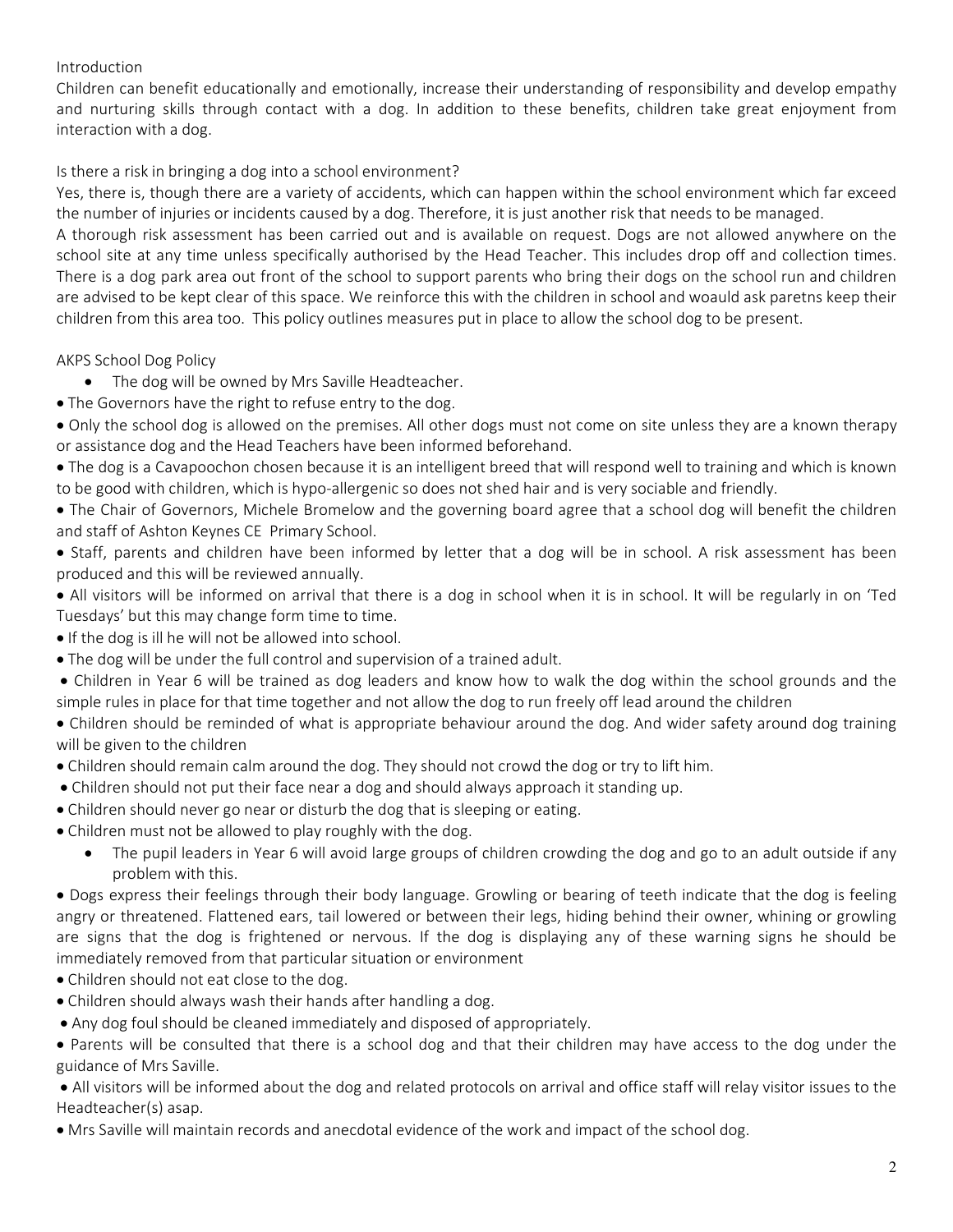- The office will know the whereabouts of the dog and which staff are supervising at all times.
- The dog will be included in the fire evacuation procedure under the supervision of Mrs Saville.

#### Actions

If someone reports having an issue with the dog, this information must be passed to the Headteacher or Deputy Head as soon as possible. All concerns will be responded to by the Headteacher.

#### Roles and Responsibilities

The Governors have a responsibility to ensure that the school has a written policy for dogs in school and a risk assessment is in palce and reviewed. The Headteacher is responsible for implementing this policy. All staff, pupils, parents and visitors must follow this policy. The curriculum will support learning about dogs and how best to behave around our dog. This will include highlighting that not all dogs are well trained and that caution must be used around unknown dogs outside school.

Reasons to have a dog in school Research has shown that dogs in school can help to achieve the following:

- 1. Improve academic achievement
- 2. Increase literacy skills
- 3. Calming behaviours
- 4. Increase social skills and self-esteem
- 5. Increase confidence
- 6. Teach responsibility and respect for all life
- 7. Improve attendance
- 8. Motivate children who are often less attentive

#### Frequently Asked Questions

1. Who is the legal owner of the dog and who pays for its costs? The legal owner of the dog is Mrs Saville; she will bear the costs associated with owning the dog; the school budget will support insurance and staff training costs where appropriate.

2. Is the dog from a reputable breeder? Yes. The dog is from a home where both parents were seen and has been specifically chosen for its temperament.

3. Will the dog be a distraction? The dog will be kept in the office area. The office is separate from classrooms and the playground to ensure that the dog only comes into contact with children who are happy to have contact and who have parental permission for this, under strict supervision. The dog will also have a space to spend time in classrooms, the library and in the garden where children can interact safely. The dog will also attend meetings with staff to support further socialisation, following consultation with staff beforehand.

4. Has a risk assessment been undertaken? Yes, we have carefully considered having a dog in school and sought advice from many sources, including other schools that successfully have a school dog and a reputable dog behaviourist.

5. Who is responsible for training? Mrs Saville will be the legal owner of the dog and as a result, will be responsible for its training.

6. How will the dog be toileted to ensure hygiene for all? In the interest of health and hygiene our school dog will be toileted when taken out for short walks around the area. We will clear this away appropriately leaving no trace on the ground, cleaning the area with disinfectant if needed.

Our policy of no dogs in the playground is still applicable as we are unable to put effective control measures in place that guarantee temperament and safety when children come into unsupervised contact with unknown dogs.

7. How will the dog's welfare be considered? The dog will be walked regularly and given free time outside. Parents will be able to give permission in advance to allow their child to be able to walk with a member of staff and the dog during that time. This will also be used as a behaviour reward, in line with our behaviour policy. The dog will be kept in the admin area/HT office and will only have planned and supervised contact with children and visitors. The dog will be carefully trained over a period of time and will have unlimited access to food and water. We will work carefully to ensure the dog's welfare is always considered.

8. How will this be managed where children have allergies? The dog is hypoallergenic.